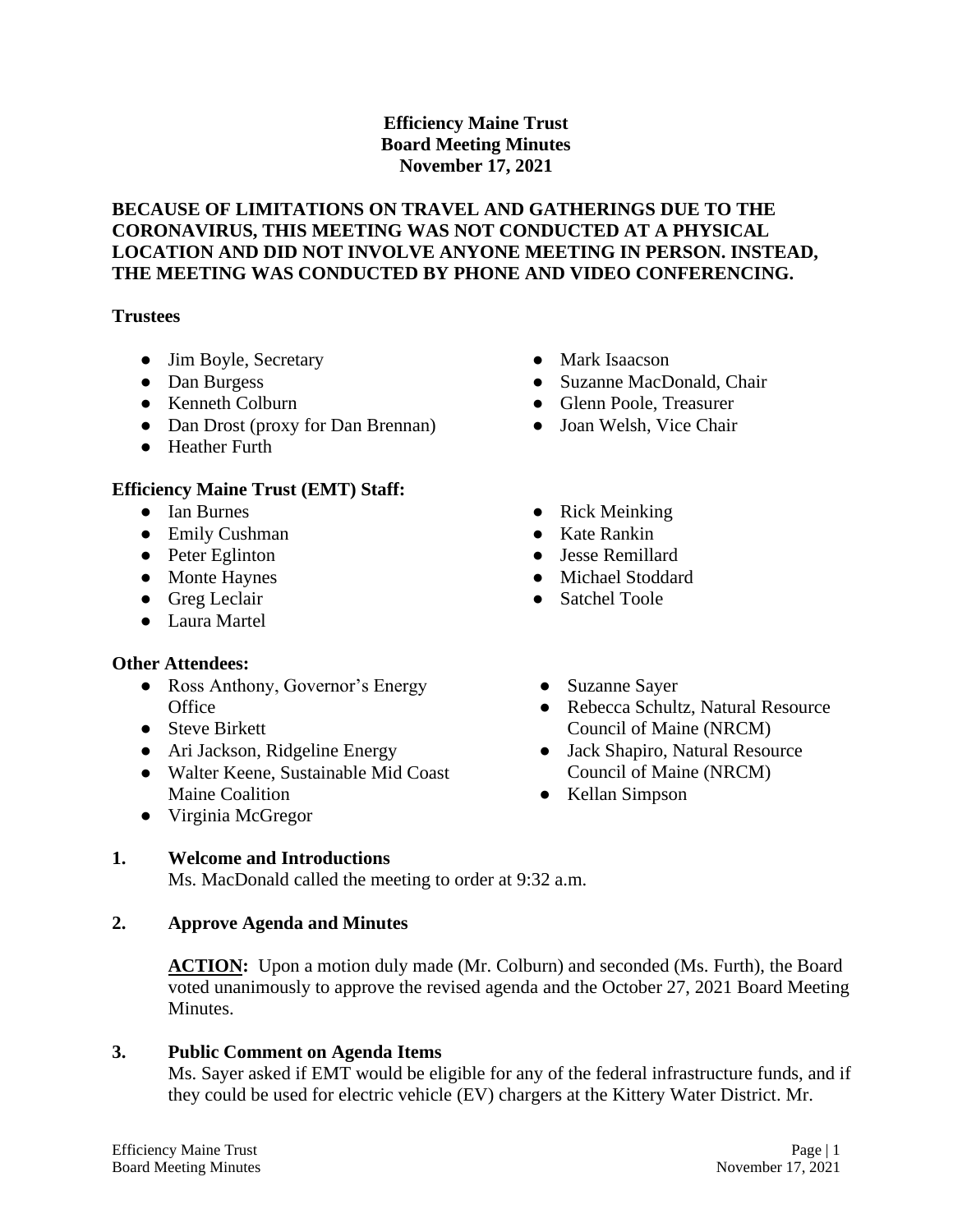Stoddard explained that the American Rescue Plan Act (ARPA) and the Infrastructure Investment and Jobs Act both designated a subset of funds for EV charging infrastructure. He encouraged Ms. Sayer to register for the EMT request for proposals (RFP) notification email list.

## **4. Executive Director's Report**

Mr. Stoddard summarized the Executive Director's Report. Following are items highlighted during his presentation:

- EMT has increased advertising for EV videos and weatherization.
- Staff is continuing to support training workshops for contractors to get up to date with the new building energy codes.
- Call Center has experienced in increase in inbound call volume over the past few weeks, suggesting that increased marketing efforts are having an effect.
- The Commercial and Industrial (C&I) Custom Program approved 5 projects at the last review team meeting. Three additional projects were also added to the pipeline.
- The Small Business Initiative has seen modest growth in program participation in recent months.
- Low-Income Initiatives have been working with MaineHousing and the Department of Health and Human Services (DHHS) to coordinate customer lists for program eligibility. The number of households on the DHHS list has increased 42% from 2018.
- Retail Initiatives and Distributor Initiatives are still seeing considerable heat pump water heater activity. Activity in the distributor channel is four times higher than that through the retail channel, due primarily to the use of instant discounts (vs. mail-in rebates.)
- Mr. Colburn asked how municipalities will demonstrate that they were negatively impacted by the COVID-19 pandemic to be eligible for EMT APRA funds. Mr. Stoddard explained that, for the \$15 million allocation for local government, schools, and community organizations, EMT plans to prioritize areas serving economically disadvantaged communities.
- Mr. Burgess noted that EMT's programs are increasingly important in the context of rising heating fuel prices. Ms. MacDonald asked if the Governor's Energy Office could share its summary of resources available to people struggling with energy prices. Ms. Welsh asked about whether rising electricity prices might affect Efficiency Maine's electrification programs. Mr. Stoddard explained that all energy prices are going up across the board; as it stands, heat pumps still remain the cheapest form of heat. He noted that if electricity prices increase more relative to the other fuels, it makes the electrification argument harder.

## **5. Planned Business**

# **a) UPDATE on Monthly Financial Reports**

Mr. LeClair reported that revenues are on track. The next Regional Greenhouse Gas Initiative (RGGI) funds auction is in December.

Ms. MacDonald asked how the New England Clean Energy Connect (NECEC) funds will be affected with the recent state referendum vote to halt the project. Mr. Stoddard replied that while funds for heat pumps and EV charging could be lost, the Staff expects to have